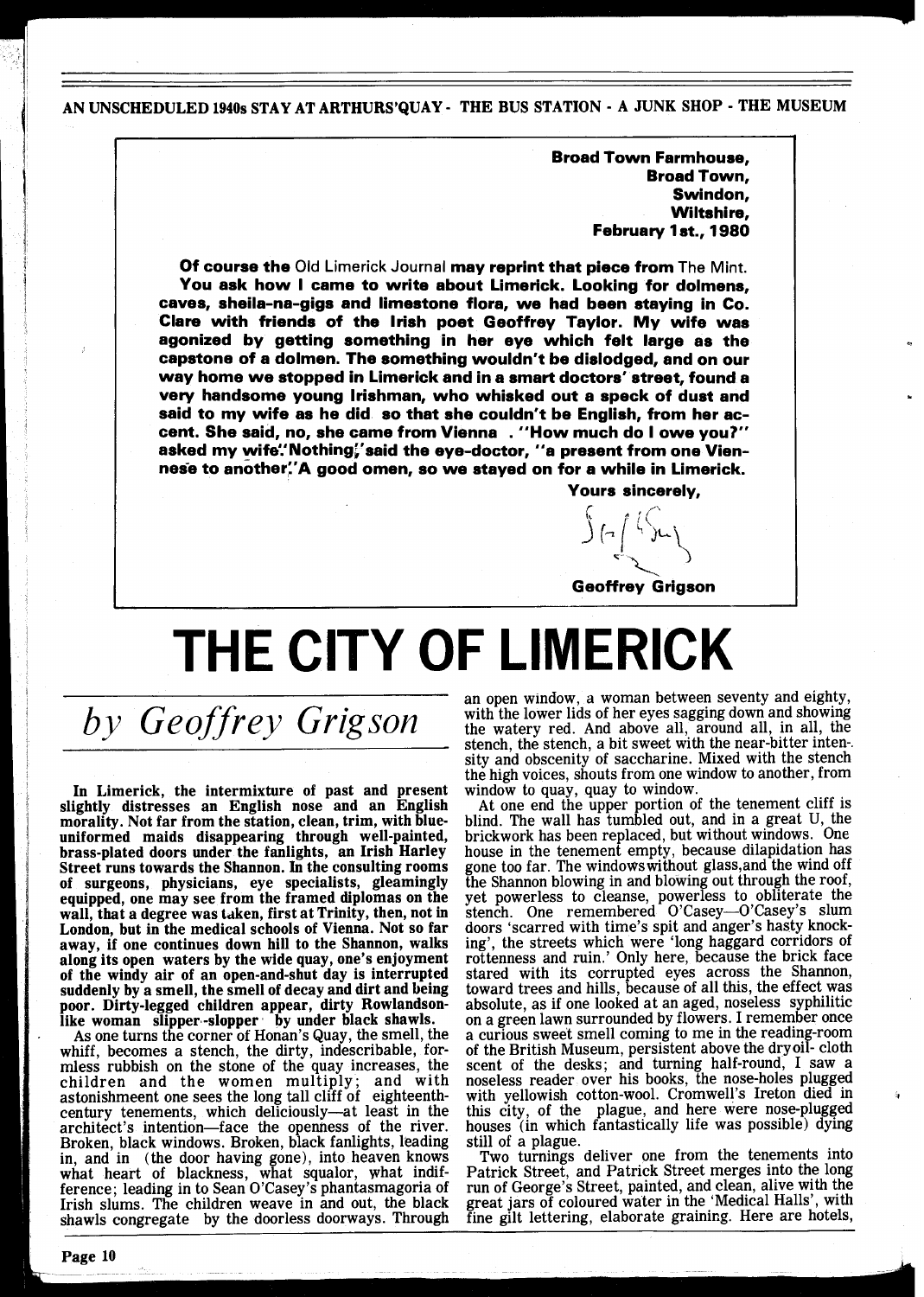solicitor's offices, shops emitting the smell of newly roasted coffee; and a stream-lined motor-bus from the Atlantic air-port; and children still from the tenements who clutch onewhenasking "Any gum, chum?" Half-way up a new church opens to the street, people of all sorts moving into it to pray and to dip their fingers into holy water. A slick interior of marble and white, blue and pink statues, and black tubby priests. Then, two bookshops in George's Street, with that stange blend-strange at least to an Englishman-af theology, peitism, and the secular. One could buy in them the new number of "The Bell" Evelyn Waugh, St. Thomas Aquinas, Webb's "1risA Flora", a fascicle on early Celtic art, and almost enough pietistic pamphlets to drive out the smell of Limerick's poverty, and replace it with the smell, and emptiness, of whiteness and water. Bookshops and the slick church, the cheaply printed piety and the smooth marbles, were portions of the new Ireland, not superimposed but growing nastily out of time's spirit.<br>In between them and the tenement Ireland, in a side<br>in between them and the tenement Ireland, in a side

**UM** 

street leading back to the Shannon, one came into a crowded cave where Ireland of the town, of the tenement, and of the country all crowded and mixed into a painting of Ostade's: prams, parcels, saddles, saucepans, sacks, young girls and children, long farmers, round nuns, hags young girls and children, long farmers, round nuns, hags<br>under shawls, a hairy hunchback, filling the dark cave around a stove, from which a pipe straddled along to a soot-rimmed hole in the wall. In the centre of the gloom, to which one struggled through bodies and parcels, a

,

wooden box from which a clerk-since this was the bt station-sold tickets and gave, endlessly, informatia and times. Full buses endlessly moved up and emptie their cargoes into the deep etching of the cave and move off: long-distance buses which tied together all of the south of Ireland. The cave once more, in its darkness shabbiness, elderly inprovisation, its bare wood, its ho human steam and crowdedness, was an Ireland withou date, the fecund, active Ireland, so unself-consciously alive, so bewildering to notions of betterment, and tidiness and social services.

When Lady Fanshawe and her husband, with Cromwell 'pursuing his conquests at our backs', came to Galway city, to embark for Spain, they were led by an Irish footman to a merchant's house, their way taking them 'all on the backside of the town, under the walls over which people during the plague.. .flung out all their dung, dirt and rags, and we walked up to the middle of our legs in them, for being engaged, we could not get back'. One may think, between the bus station cave and the tenements of Limerick, that a visitation of plague is not the prerequisite required for the squalor of Irish towns; and one realizes how foreign the whole concept either of town or village must be to the Irish, how the towns have been imported by the English and foisted upon a tribal, rural Irish, who did not know and still have not learned how to conduct them or live in them. Cats are cleanly animals, but in cages they smell. The town Irish are in cages.

In Limerick, still one other Ireland was visible, as the